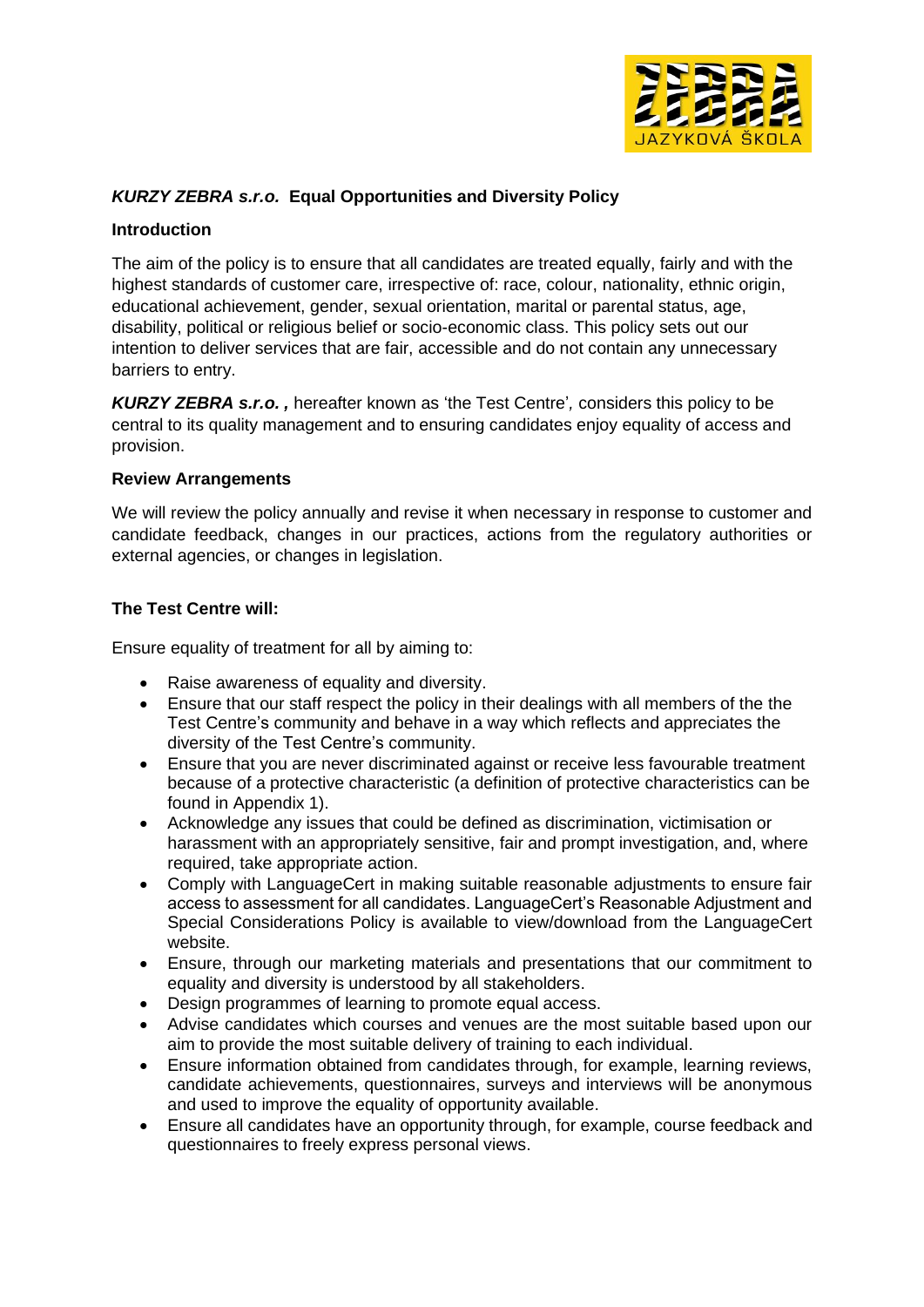

## **Your Responsibilities**

Discrimination is not just treating one person less favourably than another. It can take place because:

- Someone associates with a person with a protected characteristic.
- Someone is believed to possess a protected characteristic (even though they do not).

The Test Centre expects you to make a positive contribution towards maintaining an environment of equal opportunity. Please ensure you observe this policy at all times and understand that you have an individual responsibility to adopt the following principles:

- Not to take unlawful discriminatory actions or decisions contrary to the spirit of this policy.
- Not to discriminate against, harass, abuse or intimidate anyone on account of their protected characteristics.
- Not to place pressure on any other candidates to act in a discriminatory manner.
- To resist pressure to discriminate that may be placed on you by others, and, to report any such instances to an appropriate member of staff.
- To co-operate when we investigate, including providing evidence of conduct which may amount to discrimination.
- To co-operate with any measures introduced to develop or monitor equal opportunity.
- To treat other candidates and the people our organisation deals with considerately and with respect.

#### **What to do if you believe you have encountered discrimination**

- If you feel subject to discrimination of any kind as identified within this policy, make clear to the individual concerned that you find it unacceptable. Person-to-person discussion at an early stage may be enough to resolve your concern without involving anyone else. Alternatively, seek the help of a trusted colleague (e.g. a fellow candidate or a trusted member of staff) and ask them to approach whoever has caused you offence.
- If discrimination continues, or you consider an instance to be particularly serious, you should consider who to highlight the issue with. For the majority of cases this will likely to be the Senior Coordinator, Alena Koutská. If, however, this staff member may/is implicated in your concern, you should approach the Director, Soňa Nekvapilová.
- The Test Centre will carry out a suitable, documented investigation into any alleged discrimination. All investigations will be handled promptly, sensitively and fairly and the result of the investigation will be communicated to you with information including the action taken and outcome highlighted if applicable or appropriate.

#### **What do I do if I feel dissatisfied about the outcome of an investigation?**

If you feel dissatisfied about the outcome of the investigation and want to appeal, then you should follow the process outlined in the Test Centre's Appeals Policy.